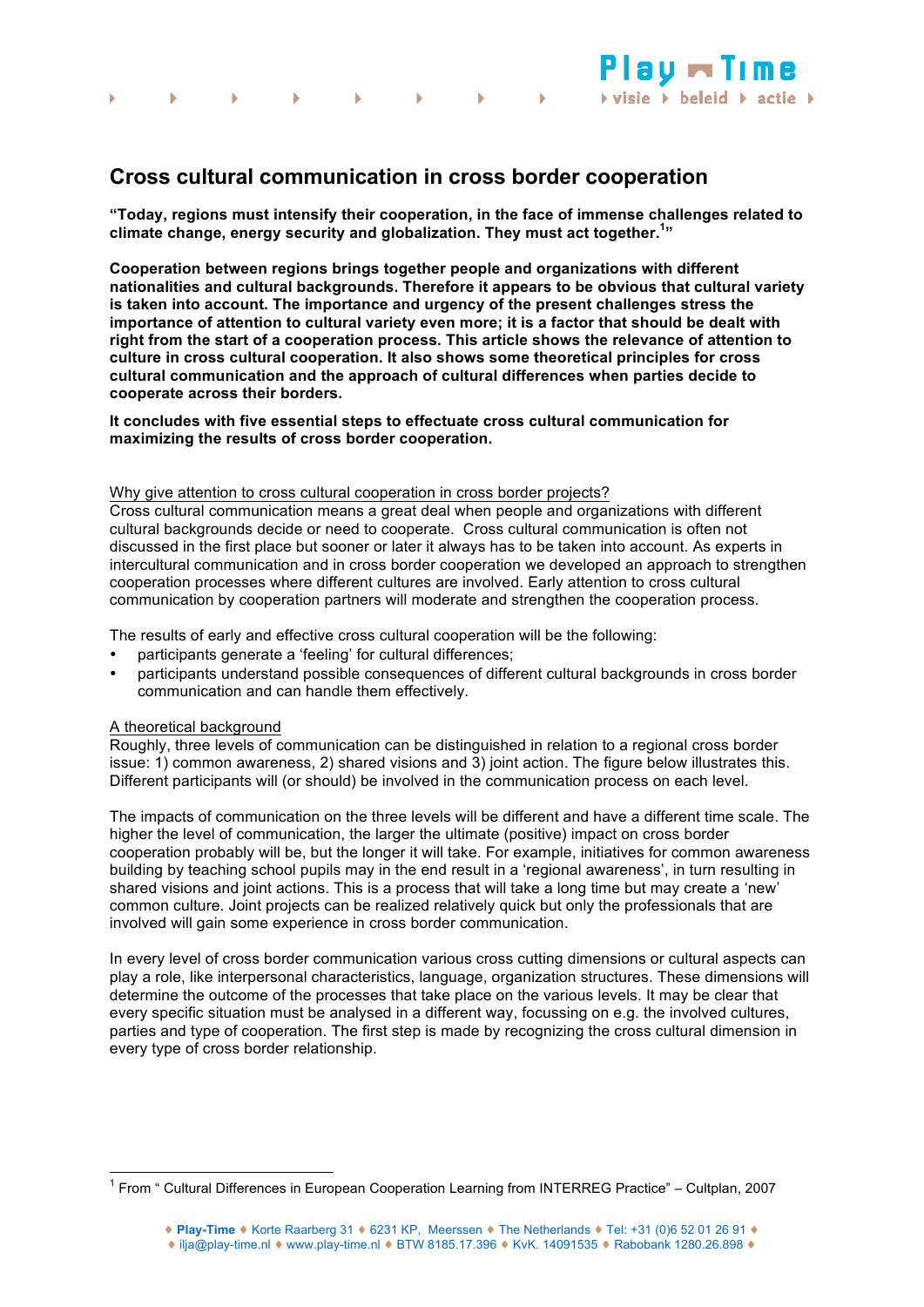

Steps to be made in strenghening cross cultural communication

"Cultural variety is crucial, and will automatically lead to dynamic and interesting interactions. We need openness to maximize the benefits. There must be curiosity about how knowledge, technology and even artistic economies can be linked and strengthened.(...) Culture can be the connection for different worlds brought together in search of innovation<sup>2</sup>.

This quote shows us to approach culture and cultural variety as an opportuntiy, instead of as a difficulty, something that restricts us in cooperation. At the same time we observe that in practice, attention to culture and cultural differences is often paid (too) late. In cooperation projects the technical relevance appears to dominate above culture. Only when problems cannot be solved technically, culture appears to come in and is paid attention to.

In order to realize the results mentioned above, aimed for in cross cultural cooperation (generate a feeling for cultural differences; understand possible consequences of different cultural backgrounds and handle them', in the communication process the following steps should be distinguished:

- 1. determine and understand the level(s) of cross border communication
- 2. determine and understand the responsibilities and mandates of the involved professionals;
- 3. analyse the impact of cross cutting dimensions as mentioned above on the cross cultural relationships;
- 4. apply tools for improving (cross cultural) communication and formulate joint ideas for strategy development;
- 5. moderate and strengthen the process of cross cultural cooperation in the ongoing project on a regular basis.

 $2$  "Cultural Differences in European Cooperation Learning from INTERREG Practice" - Cultplan, 2007